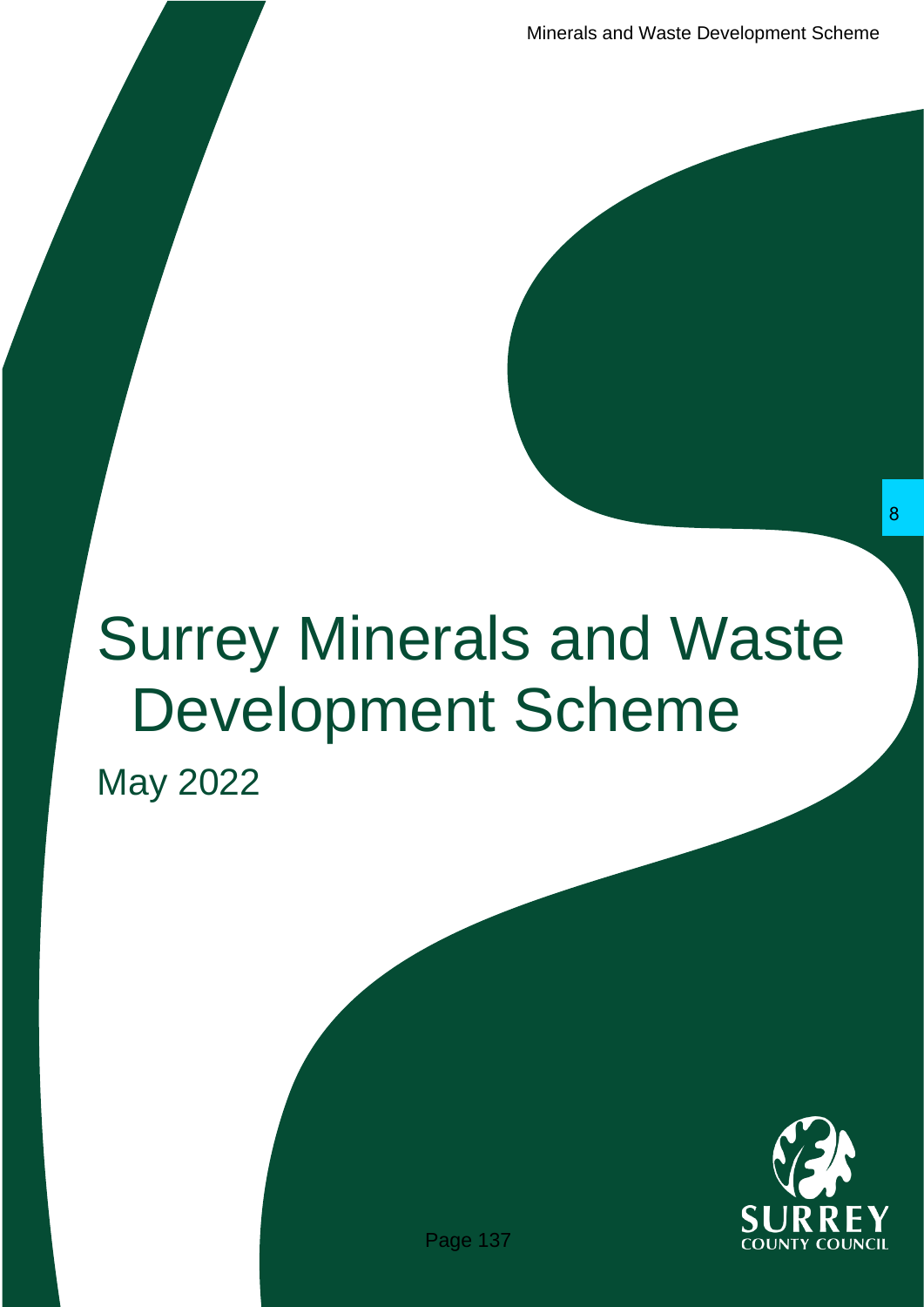# Table of Contents<br>Surrey Minerals and W

|   | 1                                                                                        |        |
|---|------------------------------------------------------------------------------------------|--------|
|   | $\overline{2}$                                                                           |        |
|   | 2.1                                                                                      |        |
|   | 3                                                                                        |        |
|   | 3.1                                                                                      |        |
|   | 4                                                                                        |        |
|   | 4.1                                                                                      |        |
|   | 4.2                                                                                      |        |
|   | 4.3                                                                                      |        |
|   | 4.4                                                                                      |        |
|   | Sustainability Appraisal (SA), Strategic Environmental Assessment (SEA) and Habitat<br>5 |        |
| 8 | 5.1                                                                                      |        |
|   | 5.2                                                                                      |        |
|   |                                                                                          |        |
|   |                                                                                          |        |
|   | Appendix 3 – Review of Minerals and Waste Local Development Documents  10                |        |
|   |                                                                                          |        |
|   |                                                                                          |        |
|   |                                                                                          |        |
|   |                                                                                          |        |
|   | Page 138                                                                                 | Page 2 |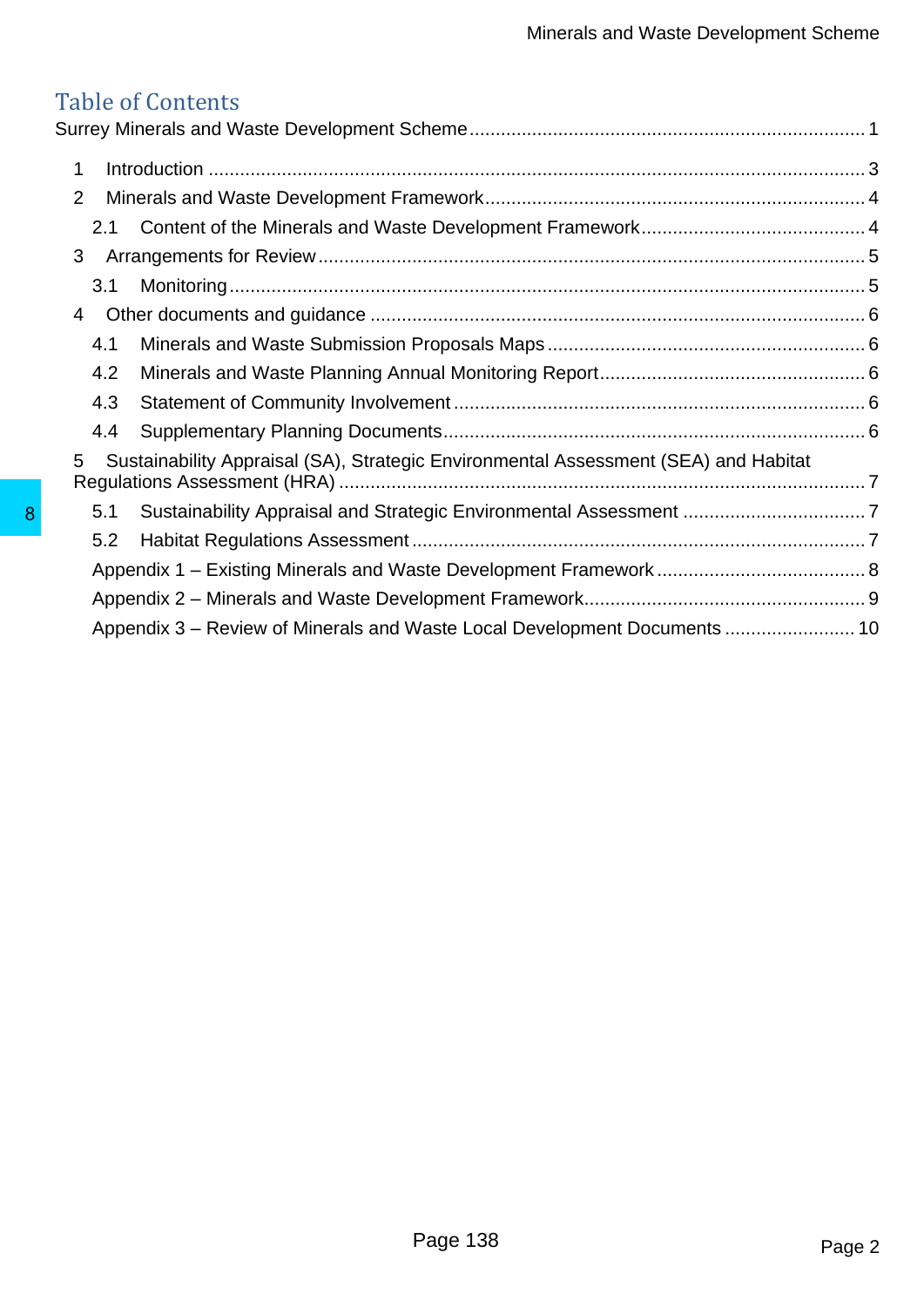# <span id="page-2-0"></span>**1. Introduction**

- 1.1 The Local Planning Authority is required to produce a Local Development Scheme.<sup>1</sup> Surrey County Council is the Minerals and Waste Planning Authority and has produced a Minerals and Waste Development Scheme (MWDS) for Surrey.
- 1.2 The MWDS is a public statement identifying which local development documents will be produced and when they will be reviewed. The MWDS will be made available publicly on the Surrey County Council website and will be kept up to date.

### 1.3 The MWDS:

- Provides a brief description of the adopted minerals and waste local plans and the relationship between them.
- Sets out the planned timetable for reviewing the joint development plan document and the key milestones in the process.
- Indicates which supplementary planning guidance will continue to be used as a material consideration in determining planning applications.
- Indicates how Sustainability Appraisal (SA) and Strategic Environmental Assessment (SEA) and Habitat Regulations Assessment (HRA) are integrated into the preparation of the Minerals and Waste Development Framework (MWDF). ing applications.<br>
Sal (SA) and Strategic Environmental Assessment<br>
ressment (HRA) are integrated into the preparation of<br>
ont Framework (MWDF).<br>
Page 139<br>
Page 139<br>
Page 139

<sup>1</sup> Under Section 15 of the Planning and Compulsory Purchase Act 2004 (as amended by the Localism Act 2001).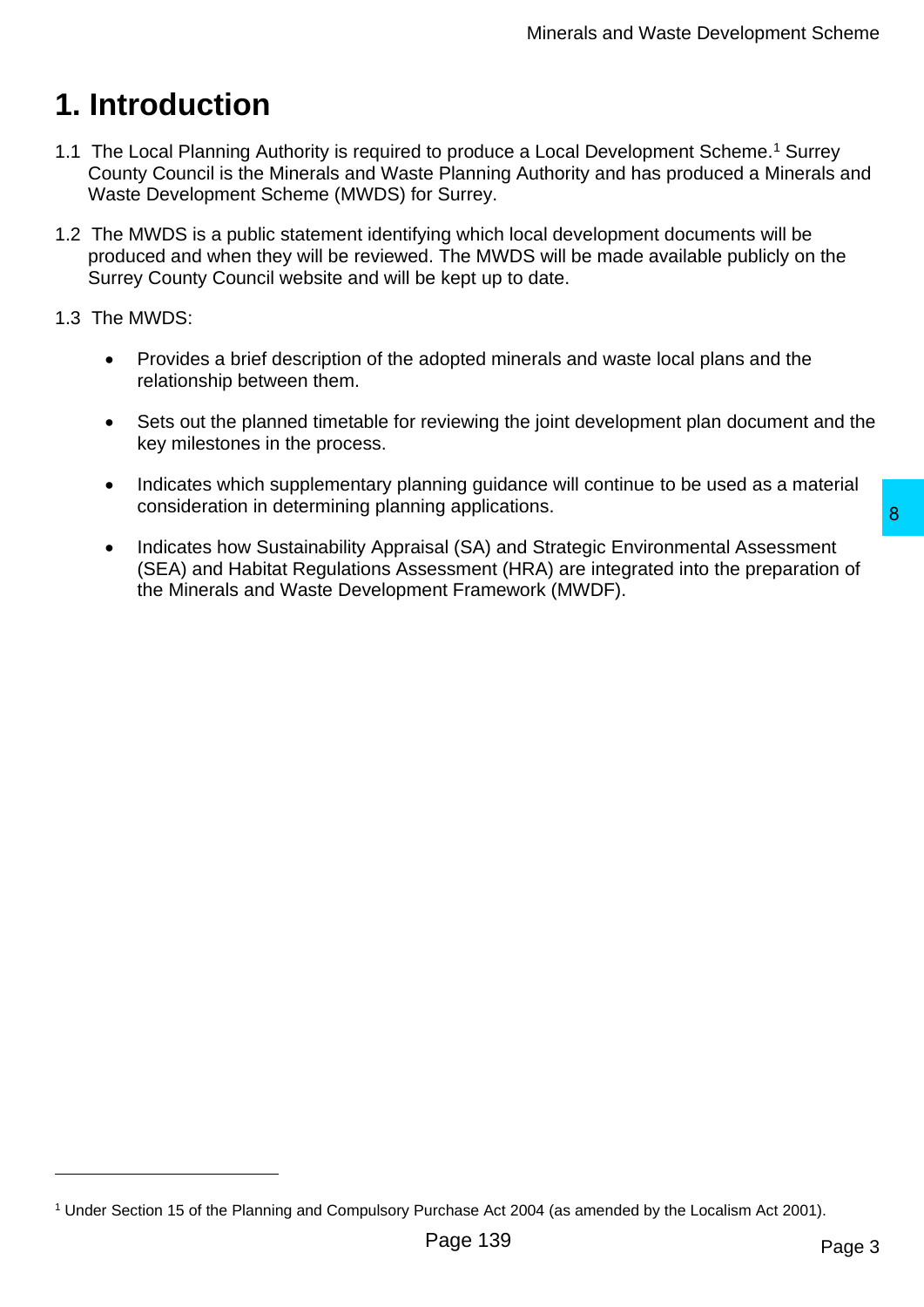# <span id="page-3-0"></span>**2. Minerals and Waste Development Framework**

- <span id="page-3-1"></span>1.1 Content of the Minerals and Waste Development Framework
- 1.1.1 The minerals and waste development framework for Surrey consists of a number of local development documents:
	- Surrey Waste Local Plan (SWP)
	- Surrey Minerals Plan (SMP)
	- Minerals Site Restoration Supplementary Planning Document (SPD)
	- Aggregates Recycling Joint DPD (ARJDPD)
	- Statement of Community Involvement (SCI)
	- Annual Monitoring Reports (AMR) including an annual Local Aggregates Assessment (LAA).
- 1.1.2 A full description of each document and details of adoption are provided in Appendix 1. The relationship between the documents that make up the Minerals and Waste Local Development Framework is illustrated in Appendix 2.
- 1.1.3 In addition to the document listed above reference is also made in Appendix 1 and Appendix 2 to the new Surrey Waste Local Plan (SWLP), which was found sound in May 2020 and is scheduled for adoption in December 2020. Upon adoption the SWLP will replace the SWP in the Surrey Minerals and Waste Development Framework. 8 1.1.2 A full description of each document and details<br>relationship between the documents that make<br>Development Framework is illustrated in Appen<br>1.1.3 In addition to the document listed above reference<br>2 to the new Surre
	- 1.1.4 Although currently separate publications, it is intended that when reviewed the SWLP and SMP will be combined in one consolidated document.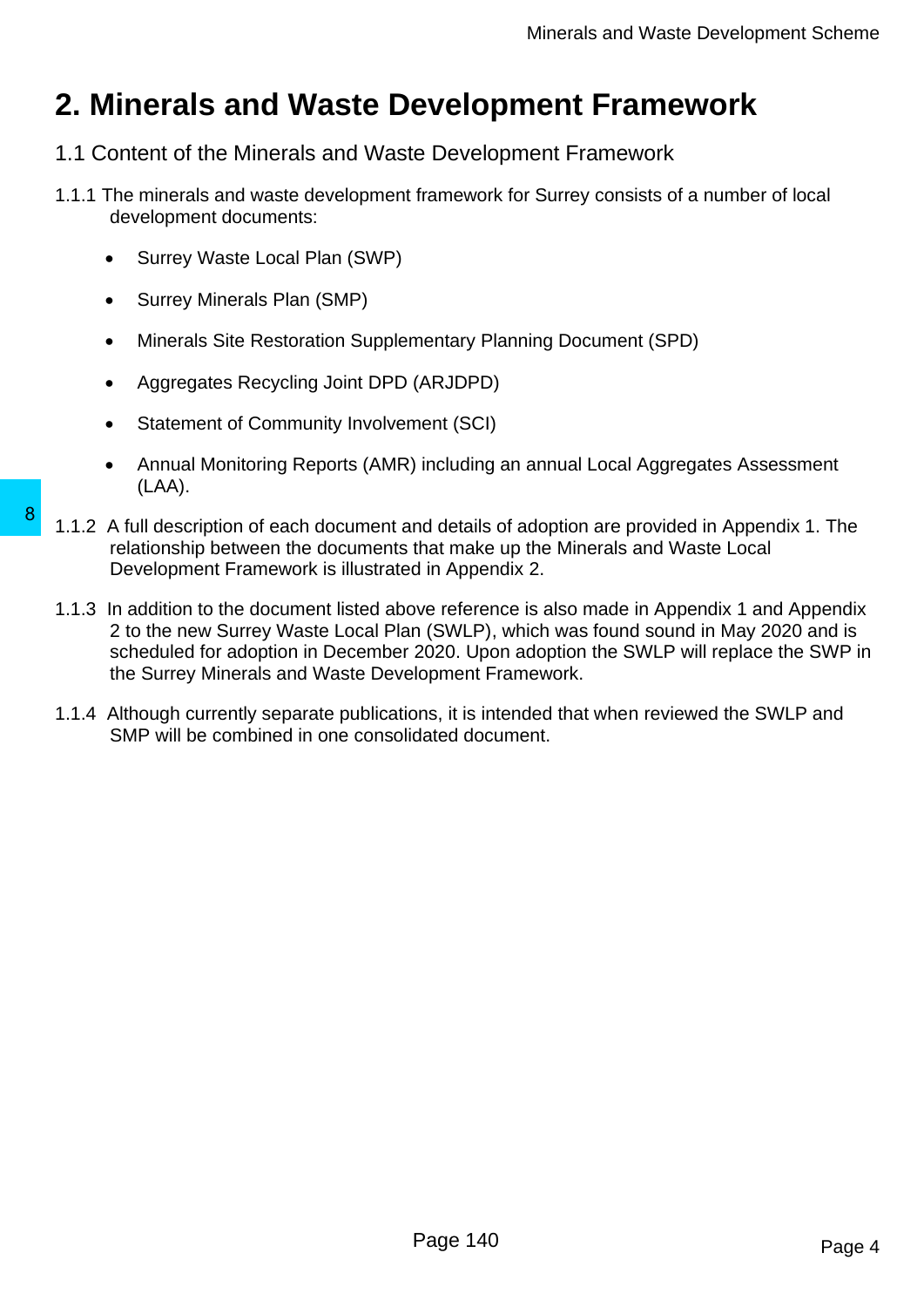# <span id="page-4-0"></span>**3. Arrangements for Review**

# <span id="page-4-1"></span>3.1 Monitoring

- 3.1.1 An AMR is prepared as part of the framework documentation. Part of the role of the AMR will be to monitor implementation of the MWDS. This Includes:
	- Reporting on the progress made and whether the authority has met targets and milestones
	- Where the authority has or will not meet targets, the reasons behind this and what steps will be taken to address these problems.
	- Monitor the extent to which policies in the MWDF are being implemented and any policy areas where change is needed.
	- Identify any significant changes to the evidence base which might affect the targets or policies in adopted plans.
- 3.1.2. The authority will also carry out any surveys and produce an LAA to monitor the supply of aggregates. Recognising the role that the authority has in planning for a steady and adequate supply of minerals (NPPF, Paragraph 146).
- 3.1.3 All minerals and waste local development documents are complete and have been adopted. Information on how and when minerals and waste local development documents will be reviewed is provided in Appendix 3. The authority will indicate if it is necessary to amend the LDS in the light of any assessment or ongoing monitoring. The authority has in planning for a steady and adequate and the authority has in planning for a steady and adequate and that the authority has in planning for a steady and adequate and waste local development documents wil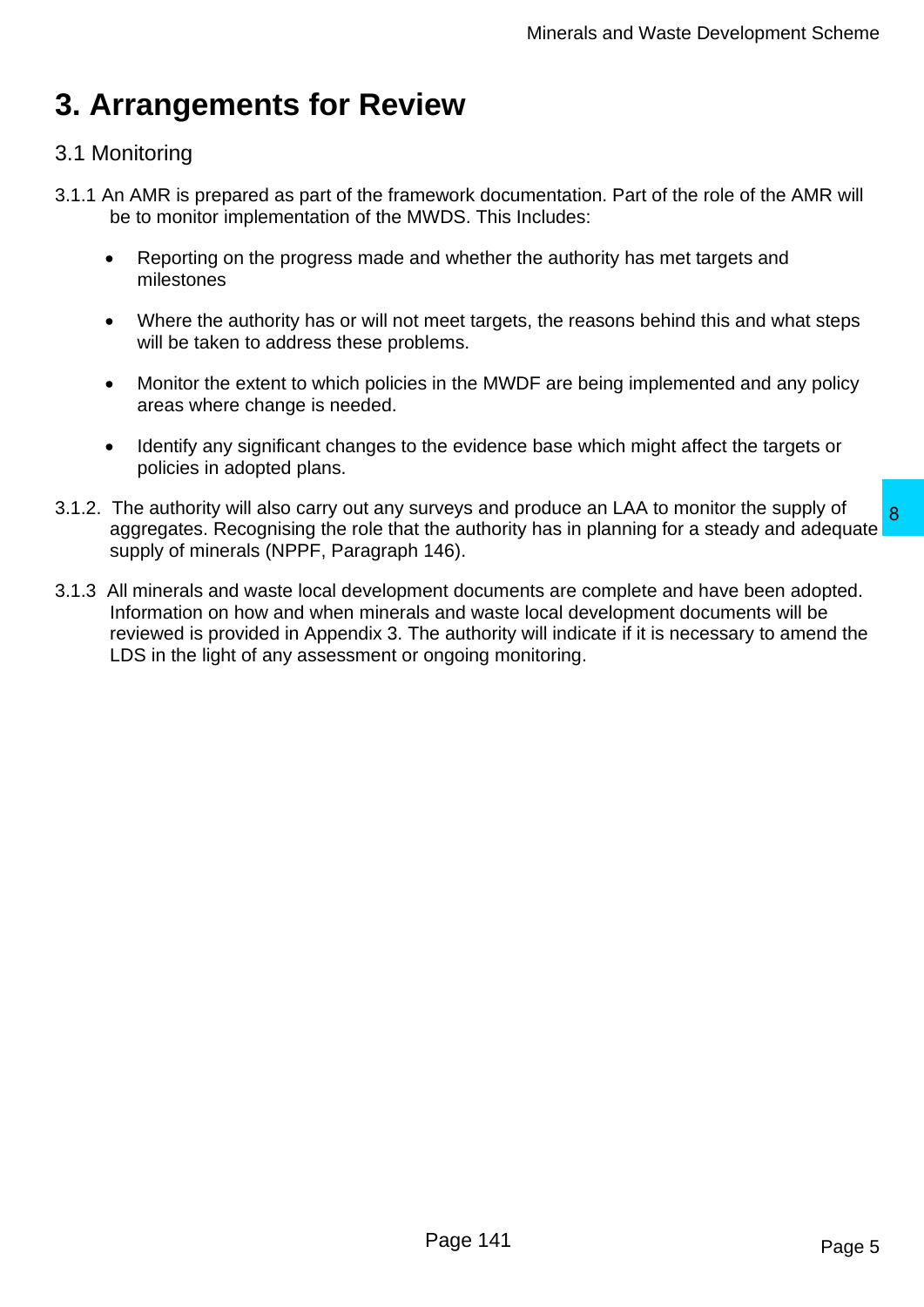# <span id="page-5-0"></span>**4. Other documents and guidance**

- <span id="page-5-1"></span>4.1 Minerals and Waste Submission Proposals Maps
- 4.1.1 A Policies Map has been prepared for the:
	- Surrey Waste Local Plan DPD
	- Surrey Minerals Plan Core Strategy
	- Surrey Minerals Plan Primary Aggregates DPD
	- Aggregates Recycling Joint DPD.
- 4.1.2 These maps will be updated annually by the authority and maintained on the Surrey County Council webpages.
- <span id="page-5-2"></span>4.2 Minerals and Waste Planning Annual Monitoring Report
- 4.2.1 Authorities are required to prepare an AMR to assess the implementation of the LDS and the extent to which policies in Local Plans are being achieved. The Surrey AMR monitors the indicators and targets in the adopted minerals and waste development documents.
- 4.2.2 The AMR will contain the relevant information required under the regulations<sup>2</sup>, and an annual Local Aggregates Assessment. Recent reports will be available on the Surrey County Council webpages.
- <span id="page-5-4"></span><span id="page-5-3"></span>4.3 Statement of Community Involvement
- 4.3.1 The Statement of Community Involvement (SCI) sets out how local communities and stakeholders will be involved in the preparation of the Minerals and Waste Development Framework and in the consideration of planning applications and the steps that the authority will take to facilitate this. extent to which policies in Local Plans are being<br>indicators and targets in Local Plans are being<br>indicators and targets in the adopted minerals at<br>the booking condition of Local Aggregates Assessment. Recent reports<br>webpa
	- 4.4 Supplementary Planning Documents
	- 4.4.1 Supplementary Planning Documents (SPDs) are intended to expand upon policy or provide further detail to policies in development plan documents. Restoration of mineral workings is covered in the *Minerals Site Restoration SPD* which was formally adopted in July 2011*.*
	- 4.4.2 The Minerals Site Restoration SPD document sets out best practice in restoration techniques and presents indicative restoration schemes for all of the preferred areas for working of primary aggregates and silica sand as identified in the Surrey Minerals Plan and is kept under review.

<sup>2</sup> The Town and County Planning (Local Planning)(England) Regulations 2012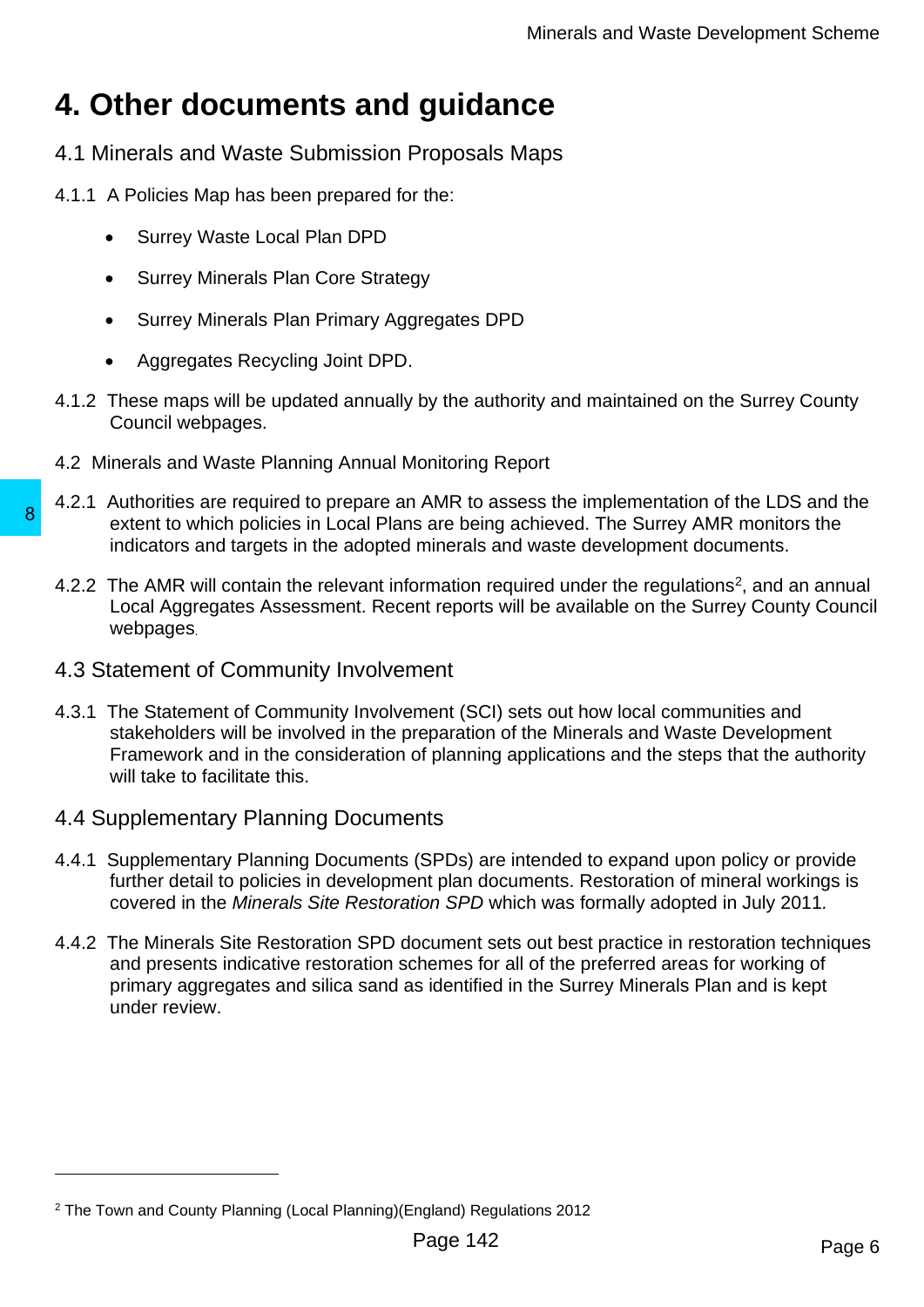# <span id="page-6-0"></span>5. Sustainability Appraisal (SA), Strategic Environmental Assessment (SEA) and Habitat Regulations Assessment (HRA)

- <span id="page-6-1"></span>5.1 Sustainability Appraisal and Strategic Environmental Assessment
- 5.1.1 The new Minerals and Waste Local Plan will be subject to the requirements for Sustainability Appraisal3 (SA) and Strategic Environmental Assessment4 (SEA) as part of the plan preparation process. The adopted Surrey Waste Plan and the adopted Surrey Minerals Plan were both subject to SA and SEA as part of their preparation, as was the new Surrey Waste Local Plan which is awaiting adoption. SPDs are not subject to the requirement for SA but may need to undergo SEA. The SEA of the Surrey Minerals Plan took account of the Restoration SPD, as a key means of enabling the timely restoration of minerals sites.
- 5.1.2 The SA and SEA for the new joint Surrey Minerals and Waste Local Plan will form a key part of the plan preparation process. Recommendations arising from the SA and SEA will feed into the plan preparation process and will help to guide the development of the policies and proposals set out in the new plan.
- 5.1.3 In practice the SA and SEA processes are combined, and the findings and recommendations set out in a single report and accompanying non-technical summary.
- <span id="page-6-2"></span>5.2 Habitat Regulations Assessment
- 5.2.1 The new Minerals and Waste Local Plan will be subject to the requirement<sup>5</sup> for Habitat Regulations Assessment (HRA) as part of the plan preparation process. The HRA process is specifically concerned with the likely significant effects of the proposed plan on sites of European importance for nature conservation.
- 5.2.2 There are four Special Protection Areas (SPAs) and three Special Areas of Conservation (SACs) locate wholly or partly within Surrey. Consequently in order to adopt the new Minerals and Waste Local Plan the MWPA will need to be able to prove that implementation of the plan, alone and in combination with other plans and projects, will not have significant impacts on the ecological integrity of the SPAs and SACs within and close to the county. The HRA is the mechanism by which the MWPA will meet that obligation. are combined, and the findings and recommendations<br>
mying non-technical summary.<br>
In will be subject to the requirement<sup>5</sup> for Habitat<br>
of the plan preparation process. The HRA process is<br>
ergnificant effects of the propos

<sup>3</sup> Under section 19(5) of the Planning & Compulsory Purchase Act 2004.

<sup>4</sup> The Environmental Assessment of Plans & Programmes Regulations 2004.

<sup>5</sup> Regulation 63 of the Conservation of Habitats & Species Regulations 2017 (as amended)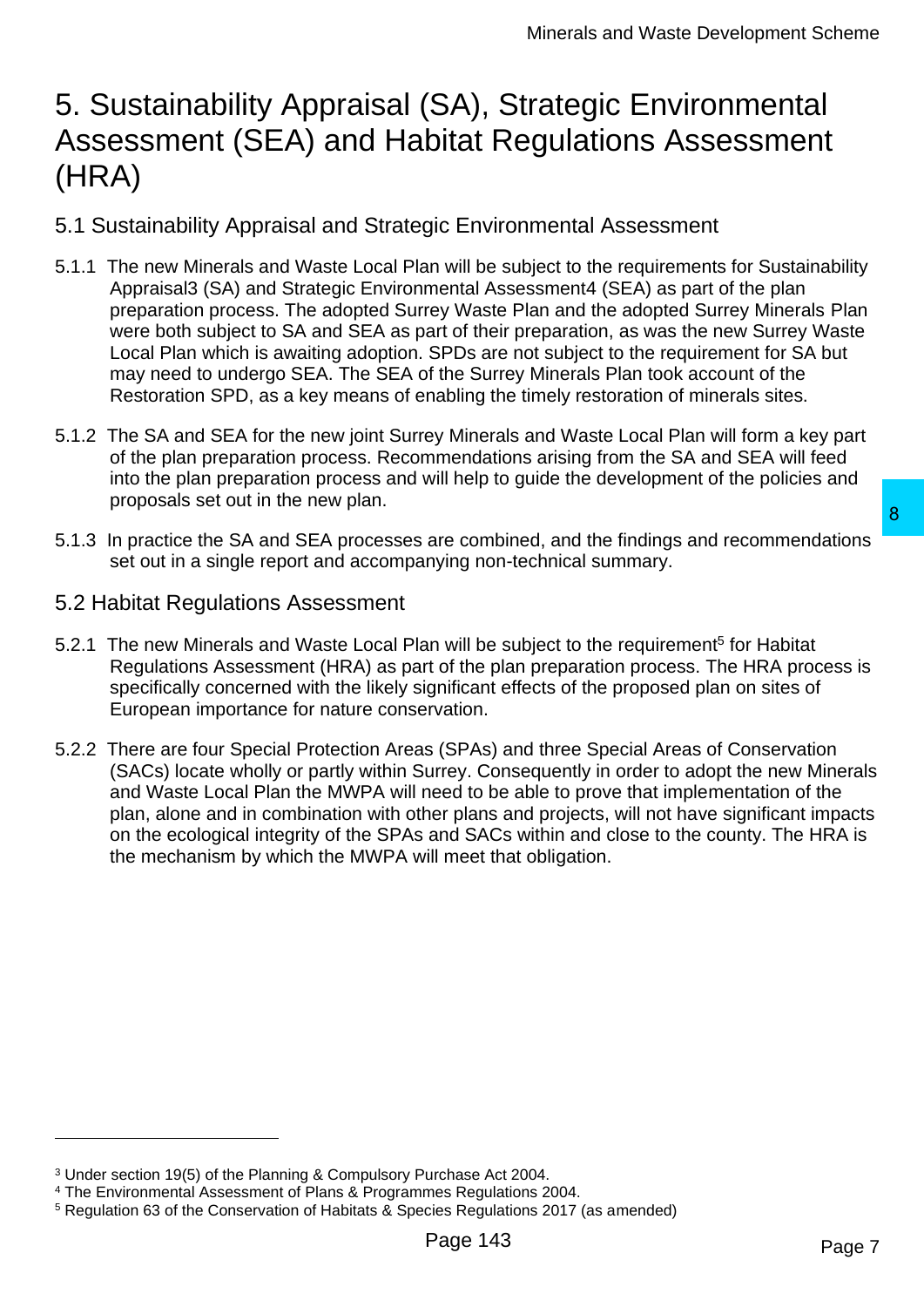# Appendix 1 – Existing Minerals and Waste Development Framework

|                                                                                                     | Table 1 - Profiles of Minerals and Waste Development Framework                                                                                                                                                                                                                                                                                                                                                                                                                                                                                                 |                                             |
|-----------------------------------------------------------------------------------------------------|----------------------------------------------------------------------------------------------------------------------------------------------------------------------------------------------------------------------------------------------------------------------------------------------------------------------------------------------------------------------------------------------------------------------------------------------------------------------------------------------------------------------------------------------------------------|---------------------------------------------|
| <b>Document</b>                                                                                     | <b>Description</b>                                                                                                                                                                                                                                                                                                                                                                                                                                                                                                                                             | <b>Status</b>                               |
| Surrey Minerals Plan (SMP)                                                                          | Core Strategy: Sets out the vision, objectives and spatial strategy for mineral<br>development to 2026 incorporating specific policies on silica sand, brick clay<br>and oil and gas, together with generic policies to determine planning<br>applications for mineral development. Primary Aggregates: Policy framework to<br>address the need for and provision of sharp sand, gravel and soft sand in<br>Surrey. The document identifies preferred areas to meet need for aggregates<br>and contains policies for controlling primary aggregate extraction. | <b>Adopted July</b><br>2011<br>Under review |
| <b>Minerals Site Restoration</b><br><b>Supplementary Planning</b><br>Document (SPD)                 | The purpose of the SPD is to set out the County Council's vision of how existing<br>and proposed mineral workings should be restored in Surrey during the period<br>to 2026.                                                                                                                                                                                                                                                                                                                                                                                   | <b>Adopted July</b><br>2011<br>Under review |
| Aggregates Recycling Joint DPD                                                                      | Aggregates Recycling Joint Development Plan Document: Sets out delivery of                                                                                                                                                                                                                                                                                                                                                                                                                                                                                     | Adopted                                     |
| (ARJDPD)                                                                                            | the visions and aims of the Surrey Minerals and Waste Plans for aggregates<br>recycling. The document identifies sites to meet the targets set out in the Surrey<br>Minerals Plan.                                                                                                                                                                                                                                                                                                                                                                             | February<br>2013<br>Under review            |
|                                                                                                     |                                                                                                                                                                                                                                                                                                                                                                                                                                                                                                                                                                |                                             |
| <b>Statement of Community</b><br>Involvement (SCI)                                                  | Sets the Council's service level agreement with stakeholders and the<br>community and their involvement in preparation of the Minerals and Waste<br>Development Framework.                                                                                                                                                                                                                                                                                                                                                                                     | Agreed<br>October 2019                      |
| <b>Annual Monitoring Reports</b><br>(AMR) including an annual Local<br>Aggregates Assessment (LAA). | These reports measures performance of the Minerals and Waste Plans against<br>their strategic objectives and Key Performance Indicators.                                                                                                                                                                                                                                                                                                                                                                                                                       | Published<br>annually                       |
| <b>Surrey Waste Local Plan</b><br>(SWLP)                                                            | Sets out the authority's vision, objectives and waste development spatial<br>strategy for Surrey and provides the policy framework for development<br>management. Land suitable for waste development is identified under Policy 10<br>and specific site allocations are made under Policy 11a and Policy 11b.                                                                                                                                                                                                                                                 | Adopted<br>December<br>2020                 |
|                                                                                                     |                                                                                                                                                                                                                                                                                                                                                                                                                                                                                                                                                                | Under review                                |

<span id="page-7-0"></span>**Table 1 – Profiles of Minerals and Waste Development Framework**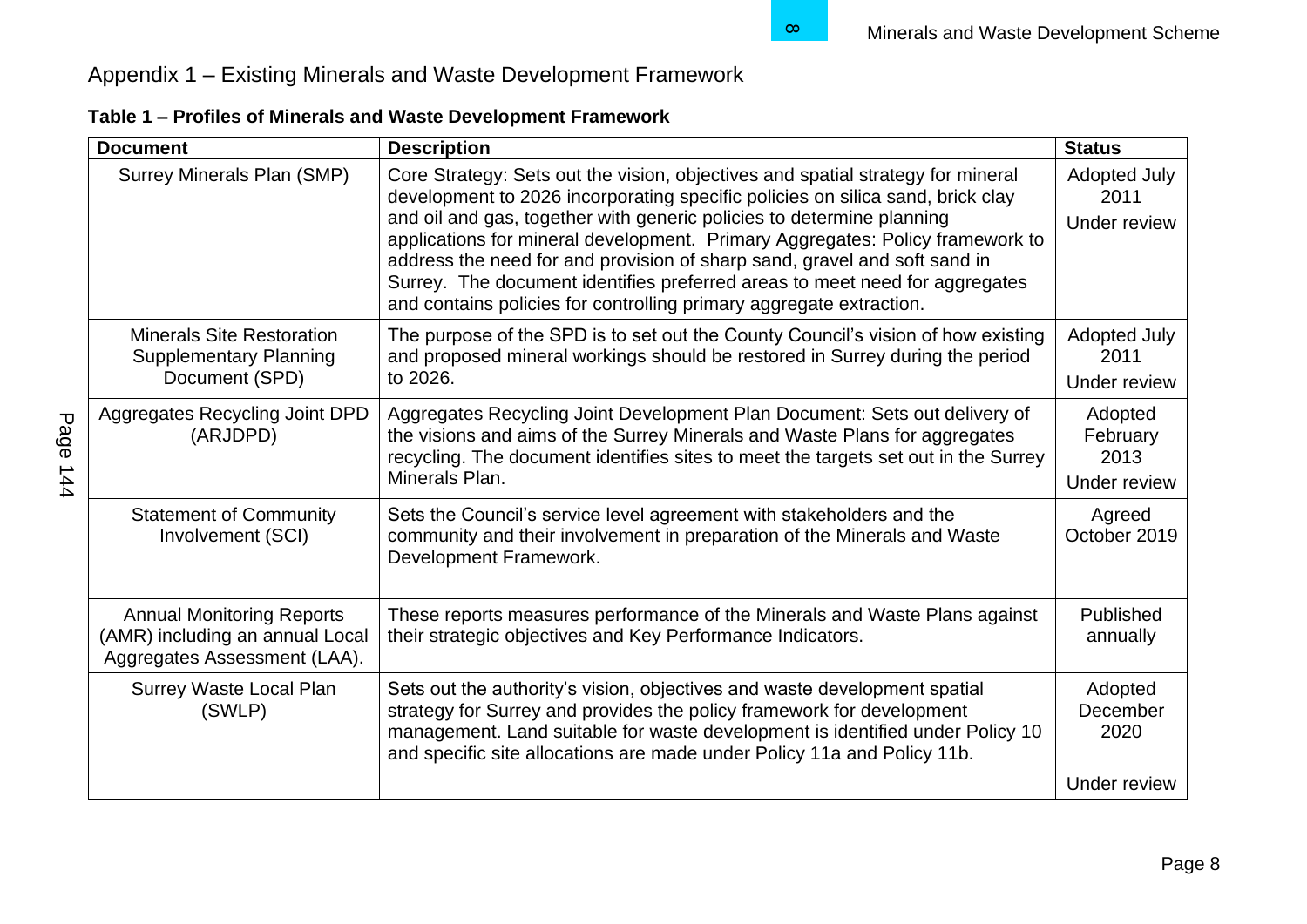### Appendix 2 – Minerals and Waste Development Framework

The Minerals and Waste Development Scheme is made up of the following in a hierarchical order:

- 1. National Policies
	- National Planning Policy for Waste (NPPW)
	- National Planning Policy Framework (NPPF)
	- National Planning Practice Guidance (NPPG)
- 2. Surrey County Council and District and Borough Local Plans
	- Minerals and Waste Local Plans
	- District and Borough Local Plans
- <span id="page-8-0"></span>3. Neighbourhood Plans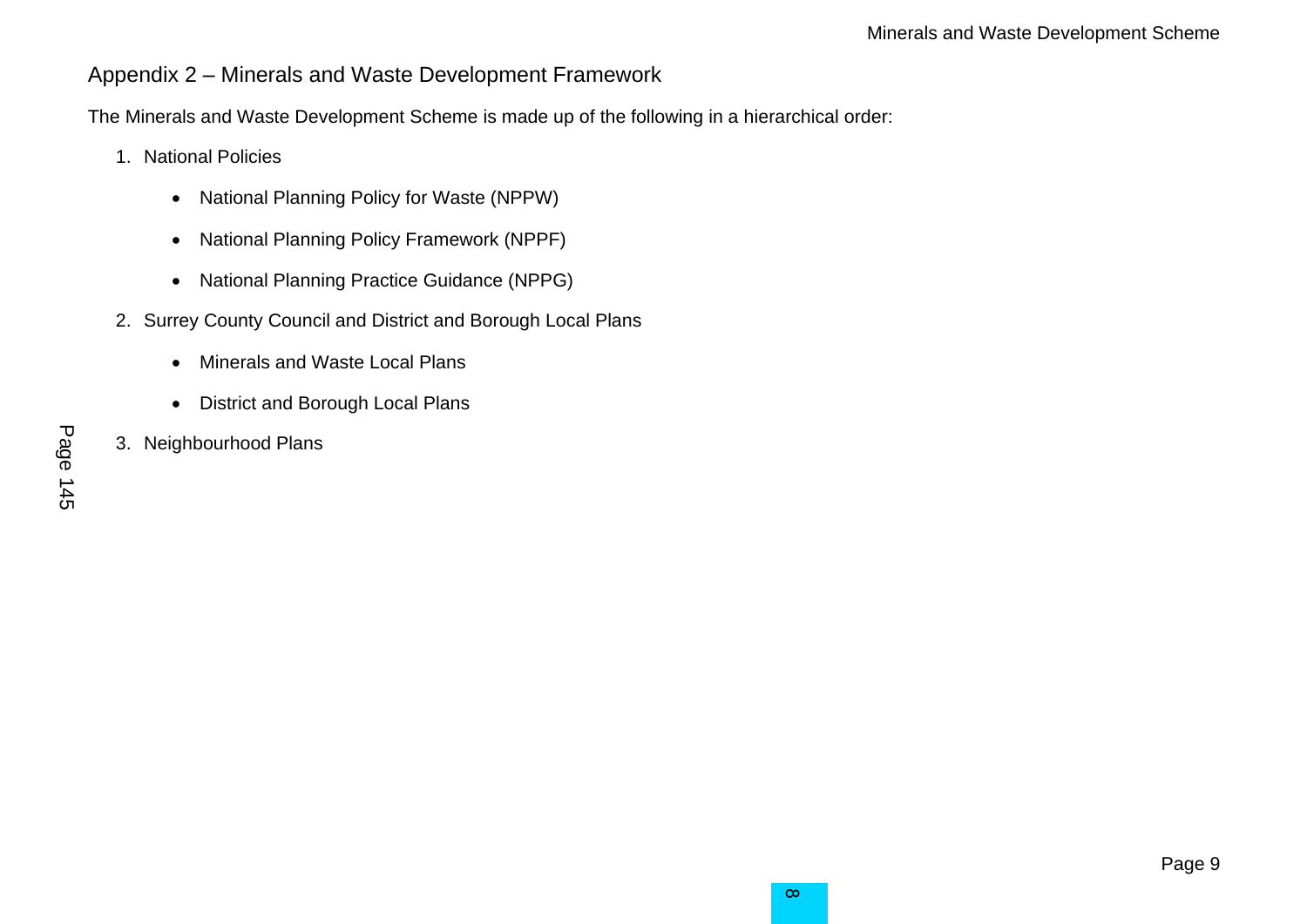# Appendix 3 – Review of Minerals and Waste Local Development Documents

| <b>Document</b>                                      | <b>Trigger for Review</b>                                                                                                                                                                                                                                                                                                                                                                                                                                                                                                                  | <b>Timetable for Review (if applicable)</b>                   |                                                                                |
|------------------------------------------------------|--------------------------------------------------------------------------------------------------------------------------------------------------------------------------------------------------------------------------------------------------------------------------------------------------------------------------------------------------------------------------------------------------------------------------------------------------------------------------------------------------------------------------------------------|---------------------------------------------------------------|--------------------------------------------------------------------------------|
|                                                      |                                                                                                                                                                                                                                                                                                                                                                                                                                                                                                                                            | <b>Stage</b>                                                  | <b>Timescale</b>                                                               |
| <b>Minerals</b><br>and Waste<br>Local Plan<br>(MWLP) | Following the a 'Review of the Surrey Minerals Plan 2011 and the<br>Aggregates Recycling DPD 2013' it was found that both require<br>updating. That assessment, in short, concluded that the Surrey<br>Minerals Plan includes policies that no longer fully reflect current<br>planning and environmental policy, and therefore should be replaced<br>by a new development plan document. It is important that Surrey<br>County Council's minerals and waste plans remain effective and<br>compliant with national legislation and policy. | <b>Issues and Options</b><br>Consultation                     | <b>Start: November</b><br>2020<br><b>Public Consultation:</b><br>November 2021 |
|                                                      |                                                                                                                                                                                                                                                                                                                                                                                                                                                                                                                                            | <b>Preferred Options</b><br>Consultation                      | Start: March 2022<br><b>Public Consultation:</b><br><b>June 2023</b>           |
|                                                      | The Surrey Waste Local Plan was found sound in May 2020 following<br>Examination in Public and adopted by Surrey County Council in<br>December 2020. There is a growing overlap between minerals and<br>waste development, particularly in respect of the role that the recycling                                                                                                                                                                                                                                                          | Pre-Submission for<br>Representations                         | <b>Early 2024</b>                                                              |
|                                                      | of construction, demolition and excavation wastes can play in providing<br>substitute materials for primary aggregate minerals.<br>Officers are of the view that now would be an appropriate time to move<br>away from our previous approach of two separate plans and to<br>produce a joint Minerals and Waste Local Plan. Bringing both elements<br>together will allow us to reflect on and address overlaps in issues,<br>policy and approach as we plan for the future.                                                               | Submission to SoS                                             | <b>Early 2024</b>                                                              |
|                                                      |                                                                                                                                                                                                                                                                                                                                                                                                                                                                                                                                            | <b>Examination in Public</b>                                  | Mid 2024                                                                       |
|                                                      |                                                                                                                                                                                                                                                                                                                                                                                                                                                                                                                                            | Inspectors Report and<br>Consultation on any<br>modifications | Late 2024                                                                      |
|                                                      |                                                                                                                                                                                                                                                                                                                                                                                                                                                                                                                                            | Adoption                                                      | At the end of 2024                                                             |

## <span id="page-9-0"></span>**Table 1 – Profiles of Minerals and Waste Local Plan Documents**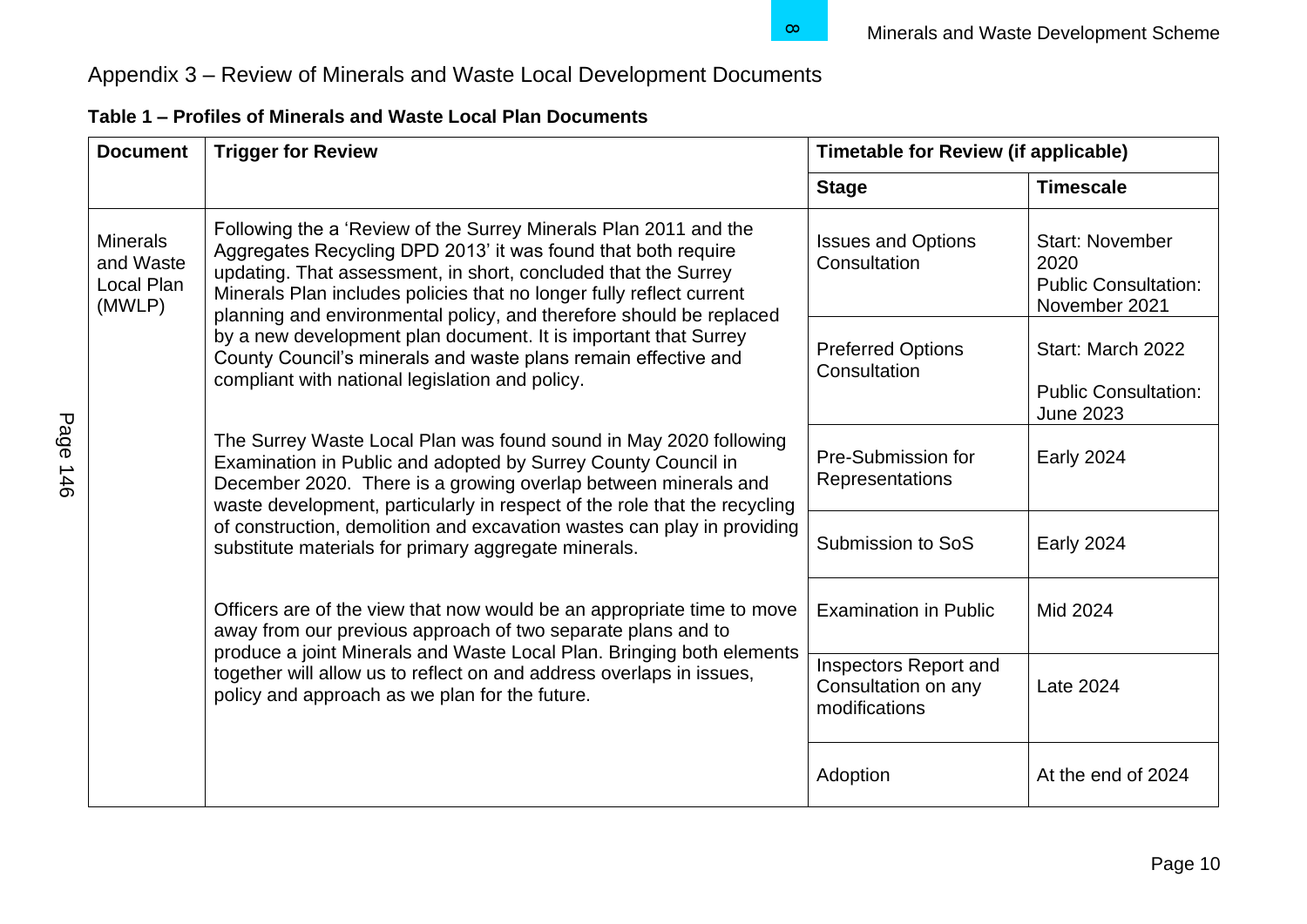| <b>Document</b>                                             | <b>Trigger for Review</b>                                                                                                                                                                                                                                                                                                                                                                                                                                         | <b>Timetable for Review (if applicable)</b>                                                                                                                                            |                  |
|-------------------------------------------------------------|-------------------------------------------------------------------------------------------------------------------------------------------------------------------------------------------------------------------------------------------------------------------------------------------------------------------------------------------------------------------------------------------------------------------------------------------------------------------|----------------------------------------------------------------------------------------------------------------------------------------------------------------------------------------|------------------|
|                                                             |                                                                                                                                                                                                                                                                                                                                                                                                                                                                   | <b>Stage</b>                                                                                                                                                                           | <b>Timescale</b> |
| Aggregates<br>Recycling<br>Joint DPD<br>(ARJDPD)            | The Aggregates Recycling Joint DPD was adopted in 2013 and is<br>concerned specifically with the production of secondary and recycle<br>aggregate as a substitute for primary aggregate minerals. The review<br>of the adopted SMP and the AR JDPD concluded that both documents<br>required updating. The review of the policies and approach set out in<br>the AR JDPD will be rolled into the production of the new combined<br>Minerals and Waste Local Plan. | Some aspects were updated as part of the new<br>SWLP. However, a complete review is required<br>alongside the MWLP. The timetable for this<br>review will be the same as for the MWLP. |                  |
| <b>Statement</b><br>0f<br>Community<br>Involvement<br>(SCI) | The AMR will identify when a review is required, based on changes to<br>legislation or relevant government guidance.                                                                                                                                                                                                                                                                                                                                              | An update to this was agreed in October 2019.<br>This can be reviewed as part of MWLP<br>preparation.                                                                                  |                  |